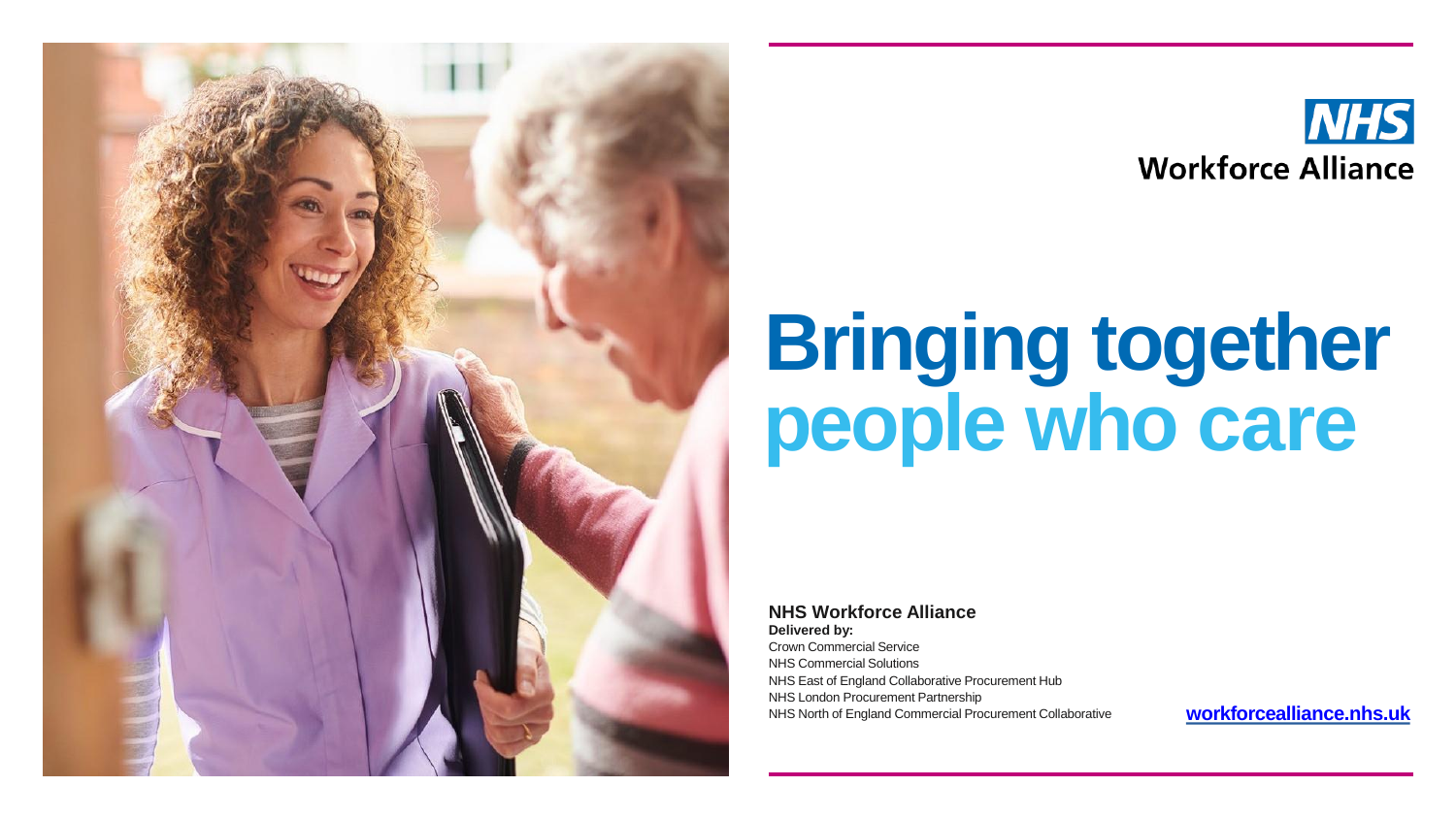### **Guidance for NHS Workforce Alliance suppliers**



Congratulations for being awarded a place on an NHS Workforce Alliance agreement. As an awarded supplier, we're providing you with an NHS Workforce Alliance supplier badge for your awarded framework, which can be used in promotional material, emails, or on your website. To help you make the most of being on an NHS Workforce Alliance agreement we have developed the following guidelines.

### **About us**

The NHS Workforce Alliance is the portfolio of health workforce services delivered in partnership by Crown Commercial Service (CCS) and NHS Procurement in Partnership (NHS PiP) for the benefit of customers and suppliers. The NHS Workforce Alliance brings together the expertise of NHS PiP and CCS as the biggest public procurement partnership in the UK. As leaders in the field, we collectively raise the bar to address the staffing challenges and deliver a sustainable workforce model. Here you will find guidance on:

- Using the approved supplier badge
- Using the NHS logo
- Writing promotional text i.e. press releases
- Developing case studies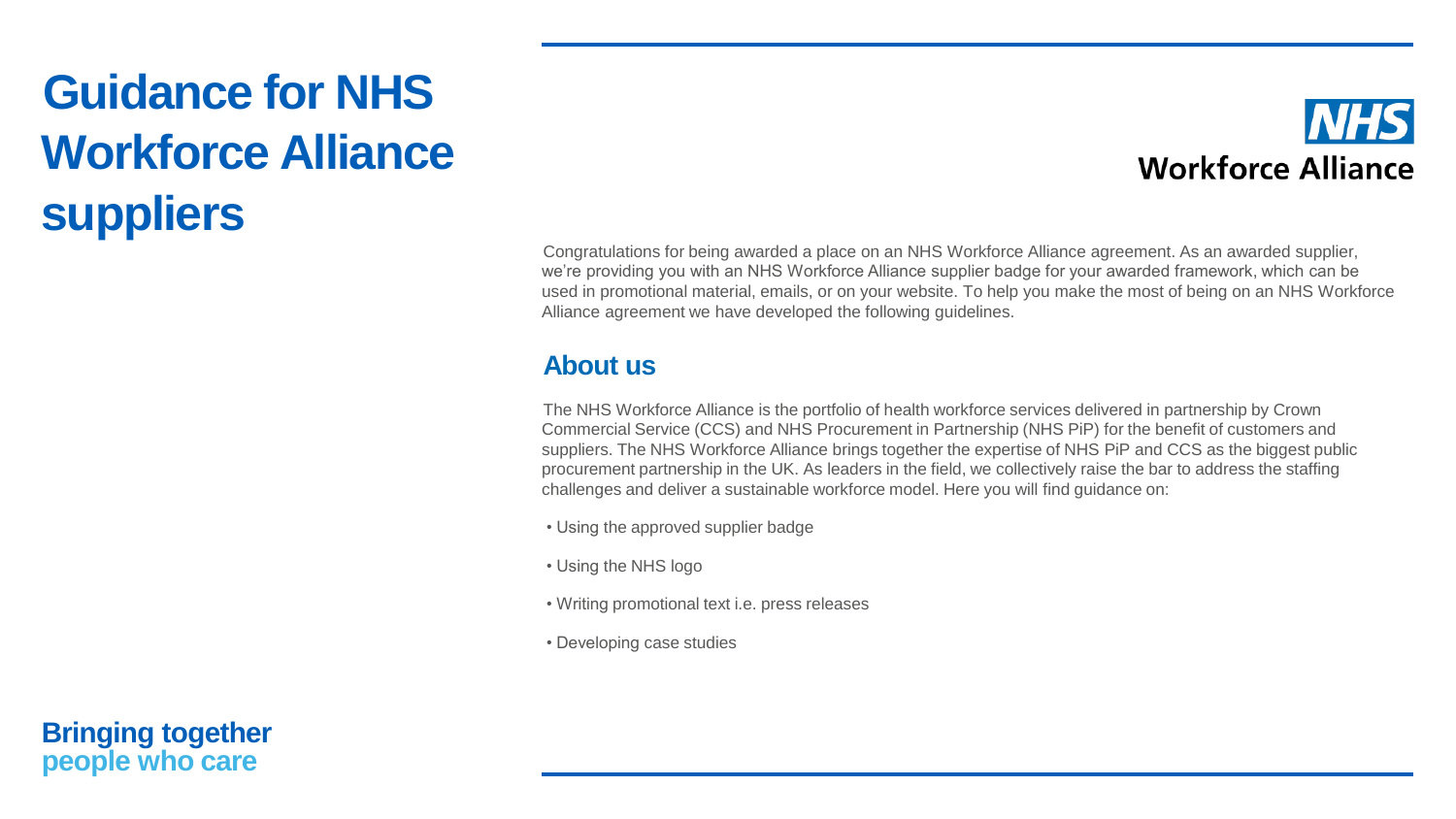## **Approved supplier badge use**

Example of one of our approved supplier badges:

### **NHS Workforce Alliance**

**Bringing together** people who care

**Clinical and** Healthcare Staffing **Approved Supplier**  By agreeing to use the logo, you accept the following conditions:

• You must not cut, crop or edit the badge in any way

• If you cease to be on a framework, for whatever reason, you must immediately stop using the NHS Workforce Alliance supplier badge

• You must only use the supplier badge to promote the framework you have been directly award to. The badge must not be used as a generic endorsement across your portfolio for non-awarded framework products or services which you offer

If using the supplier badge and referencing the NHS Workforce Alliance on Twitter or LinkedIn please include the following references in the post so we can like/share as appropriate:

### Twitter:

- @NHSComSolutions
- @gov\_procurement
- @EOECPH
- @LPPNHS
- @NOECPC

### LinkedIn:

- @NHS Commercial Solutions
- @Crown Commercial Service
- @East of England NHS Collaborative Procurement Hub
- @NHS London Procurement Partnership
- @NHS North of England Commercial Procurement Collaborative

**Workforce Alliance**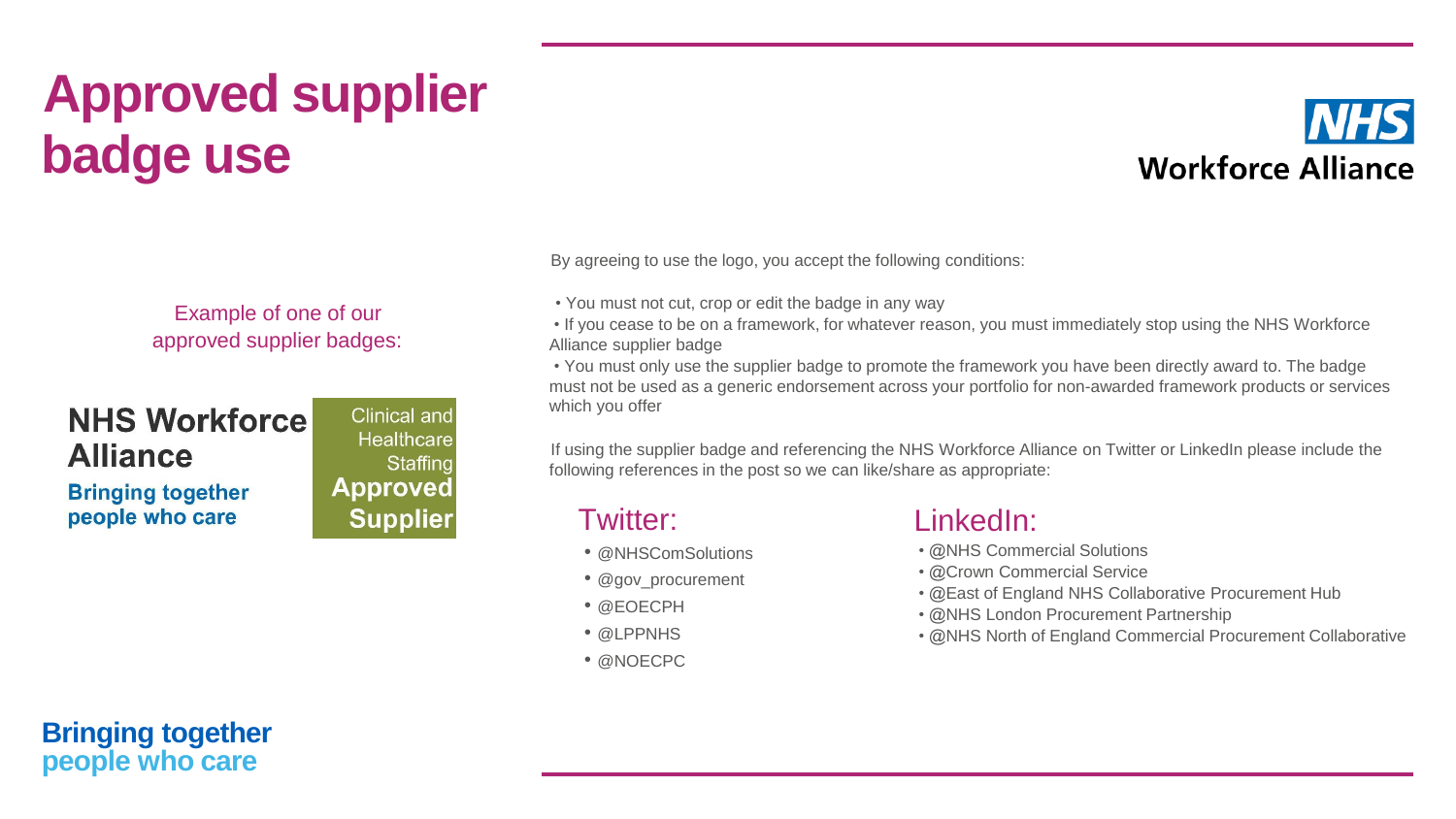### **Use of the NHS corporate logo, press releases and case Studies NHS Corporate logo**



Our corporate logo includes the official NHS lozenge. This part of our logo is subject to NHS rules on its use, and cannot be used by suppliers. Under no circumstances should you use the NHS lozenge. If you feel there are exceptional circumstances for using the logo (for example a partnership officially approved by the NHS and its branding team) please contact your relevant procurement hub representative.

#### **Press releases**

You may like to promote your place on an NHS Workforce Alliance framework to existing and potential customers through a press release or other media communications. Please send any press releases mentioning NHS Workforce Alliance to your relevant NHS procurement hub or CCS representative for final approval before sending out.

### **Case studies**

The NHS Workforce Alliance expects our awarded suppliers to produce case studies illustrating the benefits of using our frameworks. If you have a case study which demonstrates the value and benefits for the NHS and for patients and have your customer's approval to promote this, we will work together, in partnership, to produce material with you. The NHS Workforce Alliance may promote these case studies on our communication channels including, social media and the NHS Workforce Alliance website. Please contact your relevant NHS procurement hub or CCS representative to discuss further in the first instance.